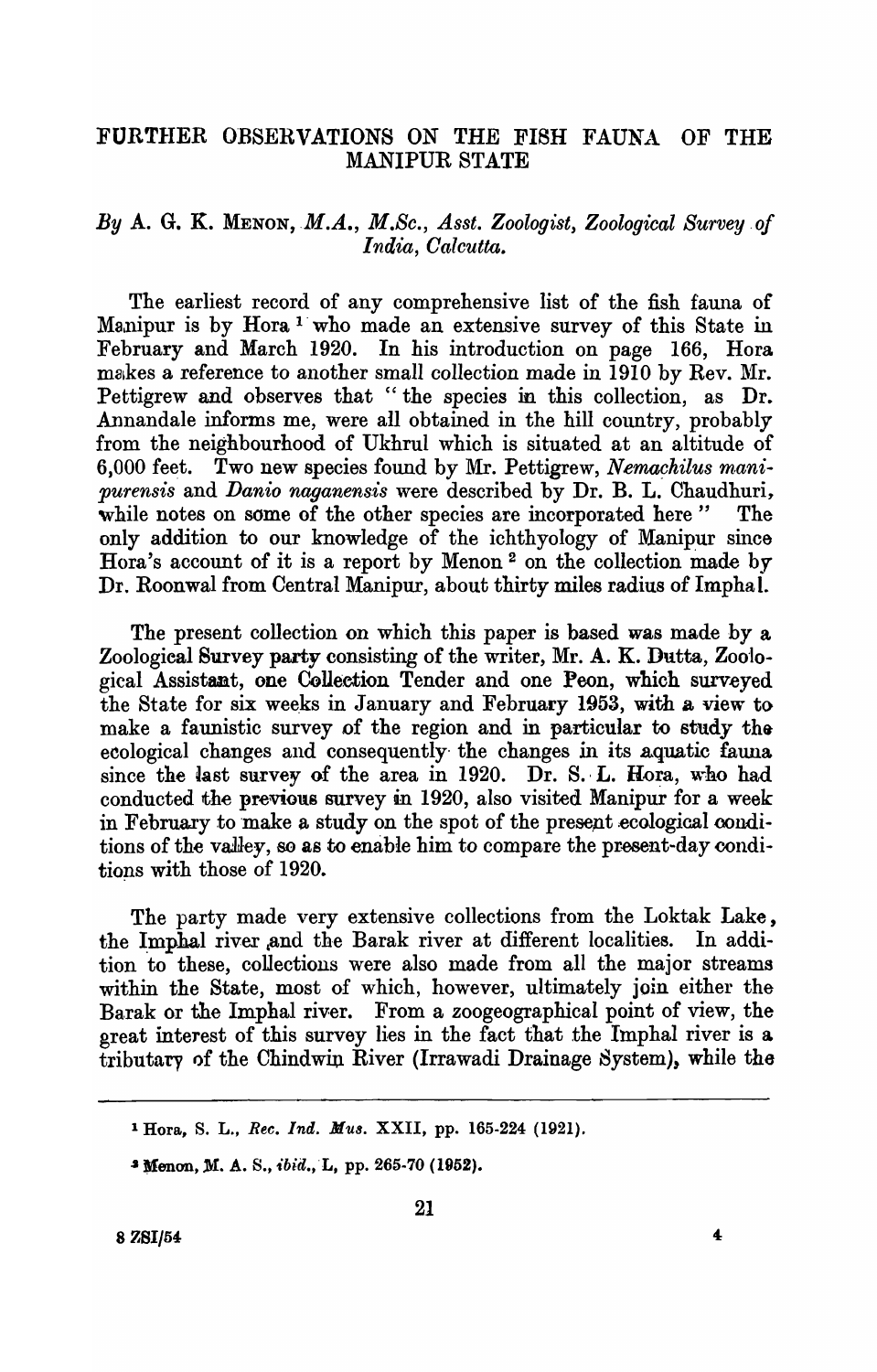Barak river forms part of the Brahmaputra River System. The following is the list<sup>1</sup> of the species so far known from the Manipur State:

## Family CYPRINIDAE.

## Sub.family *ABRAMIDINAB.*

*1. Ghela laubuca* (Ham.)

#### Sub-family *R.ASBORIN AE.*

- *2. Barilius barila* (Ham.)
- *3. Barilius bendelisis chedra*  (Ham.)
- *4. Bariliu8 bola* (Ham.)
- *.5. Barilius dogarsingki* Hora
- 6. \* *Barilius guttatus* Day
- *7. Brackydanio acuticepkala* Bora
- 8. Danio aequipinnatus (McClell.)
- 9. \* *Danio dangila* (Ham.)
- *10. Danio naganensis* Chaudhuri.

#### Sub.family *OYPRININAE*

- 11. \* *Crossochilius latius burmanicus* Hora
- 12. *Garra abkoyai* Hora
- 13. Garra gotyla (Gray)
- 14. Garra lissorhynchus (McClell.)
- 15. *Garra naganensis* Hora
- 16. \* *Garra nasutus* (McClall.)
- 17. \* *Garra rupiculus* (McClell.)
- 18. *Labeo angra* (Ham.)
- 19. *\* Labeo calbasu* (Ham.)
- '20. *Labeo pangusia* (Ham.)
- :21. *Punt ius clavatu8* (McClall.)
- *.22. Puntiu8 conckonius* (Ham.)
- 23. Puntius phutunio (Ham.)
- 24. *Punt'iu88arana* (Ham.)
- *25. Puntiu8 ticto* (Ham.)
- 26. Rohtee belangeri (C. V.)
- 27. Rohtee cotio cunma Day.
- 28. Tor putitora (Ham.)
- *29. Tor tor* (Ham.)

## Family PSILORHYNCHIDAE.

30. Psilorhynchus homaloptera Hora and Mukerji

### Family COBITIDAE.

- *31. Acantkopkthalmus pangia* (Ham.)
- 32. *Botio, bt-rdmorei* (Blyth)
- .33. \* *Bolio, kistrionica* ( Blyth)
- *34. LepidoceZJkalicktkys bf.rdmorei*  (Blyth)
- *'35. Lepidocepkalickthys guntea* (Ham.)
- *:36. LepidocepkalicktkY8 irrorata* Hora
- *37 .... Ve1nacltilu8 botia* (Ham.)
- *38. N e'machilu8 kanjupkkulensis* Hora.
- *39. N emackilus rnanipurensis* Chaudhuri
- 40. \* Nemachilus prashadi Hora
- 41. \* *Nemachilus sikmaiensis* Hora
- *42. N emackil'llJl zonalternu8* Blyth

#### Family SILURIDAE.

- *43. Oallickrous bintaculatus* (Blyth)
- 44. \* *Wallago attu* (BI.)

#### Family BAGRIDAE.

- *45.. M ystus aJfinis* Blyth
- 46. At *ystus bleekeri* Day

#### Family SISORIDAE.

- 47. \* *Gagata cenia* (Ham.)
- 48. *Glyptotkorax platypogonoides* (Blkr.)
- 49. *Glyptothorax nuanipurensis*, sp. nov.
- *50. Glyptotkorax trilineatus* Blyth

## Family CLARIIDAE.

51. *Olarias batracku,s* (Linn.)

#### Family AMBASSIDAE.

*52. Ambassi8 ranga* (Ham.)

### Family NANDIDAE.

*53. Badi8 badi8* (Bam.)

### Family CHANNIDAE.

- 54:. *Ohanna gachua* (Ham.)
- *55. Ohanna harcourtbutleri* (Ann.)
- 56. *Channa punctatus* (Bloch)
- *57. Ohanna striatus* (Blooh)

#### Family ANABANTIDAE.

58. *Anabas testudineus* (Bloch)

#### Family QSPRRONEKIDAB.

- *59. Oolisa ckuna* (Ham.)
- *60. OOli811/a8ciatus* (Bl.)

#### Family SVMBRANOHIDAB.

61. *Fluta alba* (Zuiew)

#### Family MASTACEMBELIDAE.

- 62. *Mastacembelus armatus*(Lacép.)
- 63. \* Mastacembelus manipurensis Bora.

<sup>1</sup> Only species which have been actually recorded from the Manipur State are included. *Rasbora rabsora* (Ham.) and *Rhynchobdella dhanshorii* Hora recorded from Dimapur  $({\bf H}$ ora, *Rec. Ind. Mus.*  ${\bf XXII}$ , pp. 187 and 205, 1921) and *Erethistes hara*  $({\bf H}$ um.)  $=$  *Ere*this tes pussilus Müller and Troschel) and *Erethistes elongata* Day (= *Couts conta* Ham.) (Hora. *l6e. cU.,* p. 173) have therefore been omitted.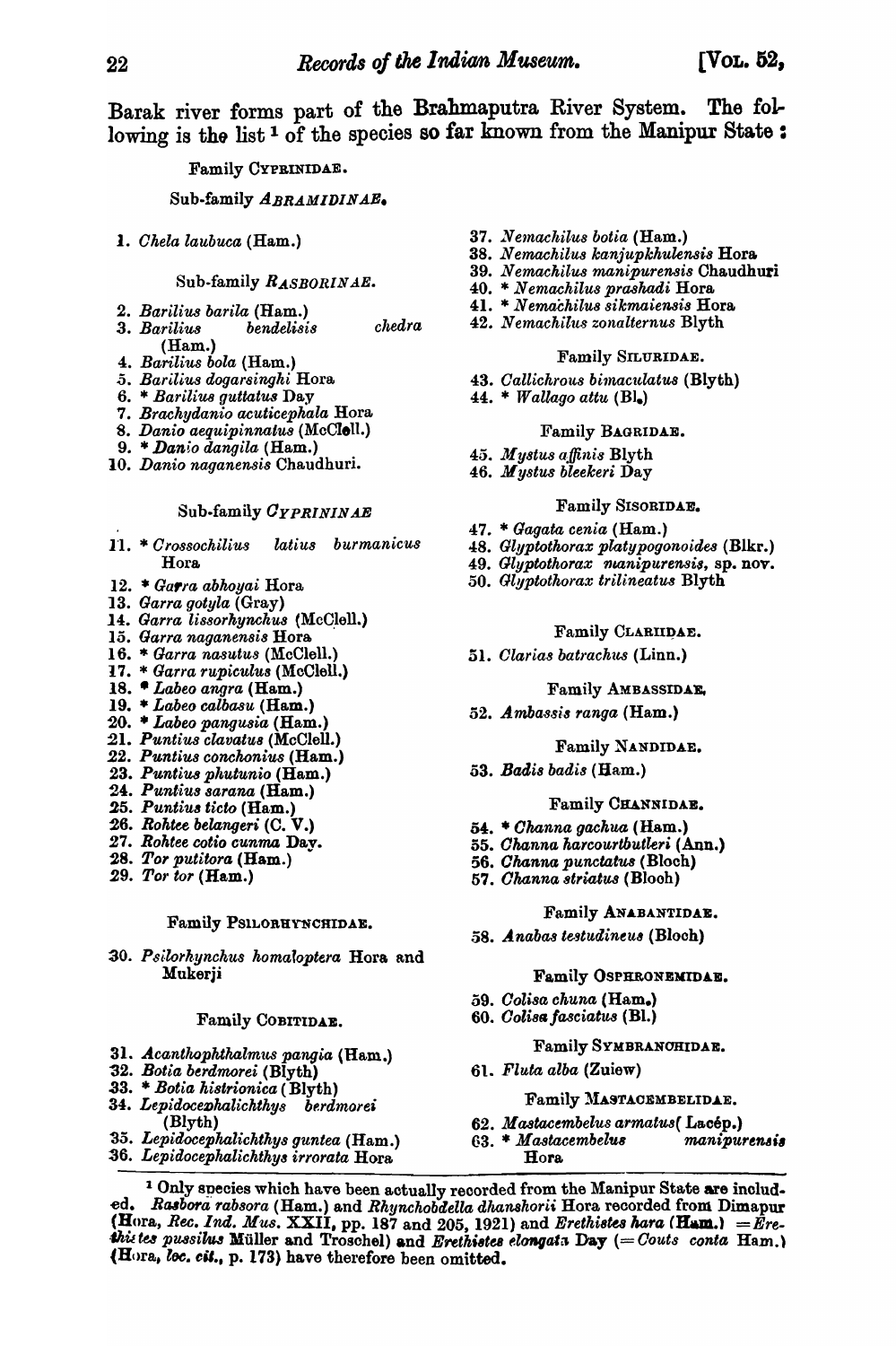The species, whose names are preceded by an asterix (\*), are not represented in the recent collection, while *Ohela laubuca, Psilorhynchus .komaloptera, Glyptothorax trilineatus, Oolisa chuna* and *M astacembelus armatus* are recorded here for the first time from Manipur. A new species resembling the Chinese species *Glyptothorax sinense* has also been found -in the present collection. Full description of this form is given in the paper in addition to a few remarks on species newly recorded here from the Manipur State.

# Glyptothorax manipurensis, sp. nov.

In the collection under report there are seven specimens belonging to the genus *Glyptothorax* which differ from all the other members of this genus so far known from India. However, they approximate to Glyptothorax sinense Regan, a species known from Burma and China, from which they differ in the body colouration and the much broader nature of their head. I propose to describe them here as belonging to a new species of *Glyptothorax*.

D.1/6., A.2/9., P.1/9., V.1/5., C.22-24.

*Glyptothorax manipurensis* is a very much laterally compressed, -elongated fornl in which the dorsal profile rises from the tip of the snout to the origin of the dorsal fin whence it slopes down gradually to the base of the caudal fin. The head and part of body in front of the ventrals is greatly depressed. Beyond the anal fin the ventral profile rises to the base of the caudal fin. The head is broadly pointed, its length is contained from 4 to 4.6 times in the standard length; its height :at the occiput is contained about 1·6 times and its width about 1·1 times in its length. The eyes are of the medium size and their diameter is contained from 6 to 7 times in the length of the head. The mouth is inferior and horizontal, the width of its gape is almost equal to the length of the snout. The lips are well-developed and are studded with papillae. The teeth in the jaws are villiform; those in the upper jaw form a narrow, continuous band while in the lower jaw the band is interrupted in the middle. The nostrils are situated much nearer to the tip of the snout than to the anterior margin of the orbit. The length -of the snout is contained about 2 times in the length of the head. The inter-orbital width is contained from 2.7 to 3.1 times in the width of the head. The nasal barbels when pressed reach slightly beyond the anterior margin of the orbit, the maxillaries reach the middle of the base of the pectorals, the outer mandibulars reach the upper angle of the gill opening and the inner mandibulars reach as far as the anterior end of the adhesive apparatus.

The depth of the body is contained 5·1 to 5·5 times in the standard length. The caudal peduncle is more than twice as long as high. The dorsal fin commences almost in the beginning of the second third of the distance between the tip of the snout and the base of the caudal fin, it is slightly higher than the depth of the body below it. The basal bone of the dorsal is narrowly separated from the occipital spine which is two and a half times as long as wide. The dorsal spine is sheathed in skin; it is strong and is finely serrated along its posterior margin. The pectoral spine is broad and donticulated along its inner margin. The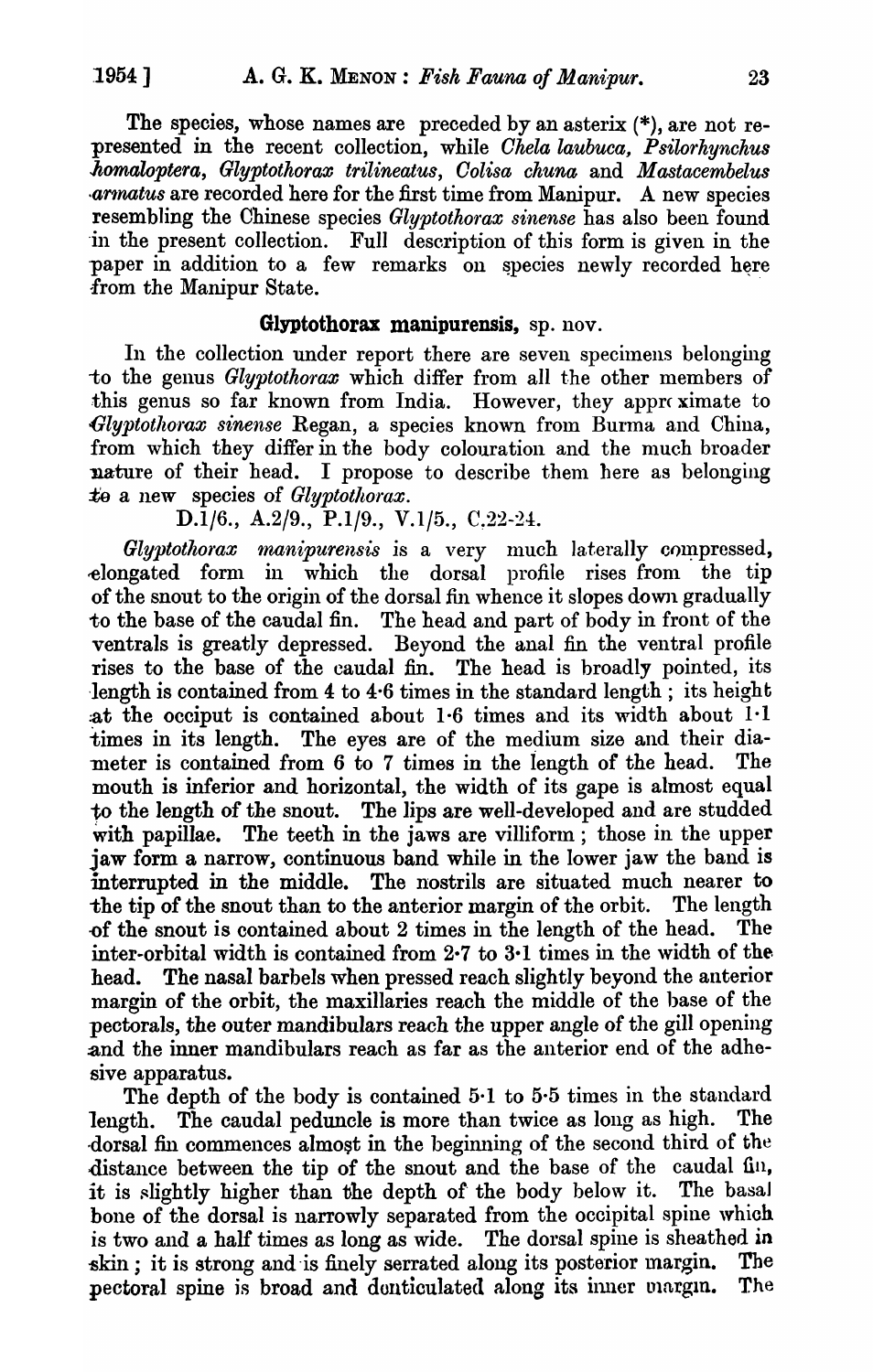pectoral fins are shorter than the head and are separated from the pelvio& by a considerable distance. The pelvic fins are almost as long as thedorsal spine and extend well beyond the vent, but separated from theanal fin. The anal fin originates slightly in front of the commencement

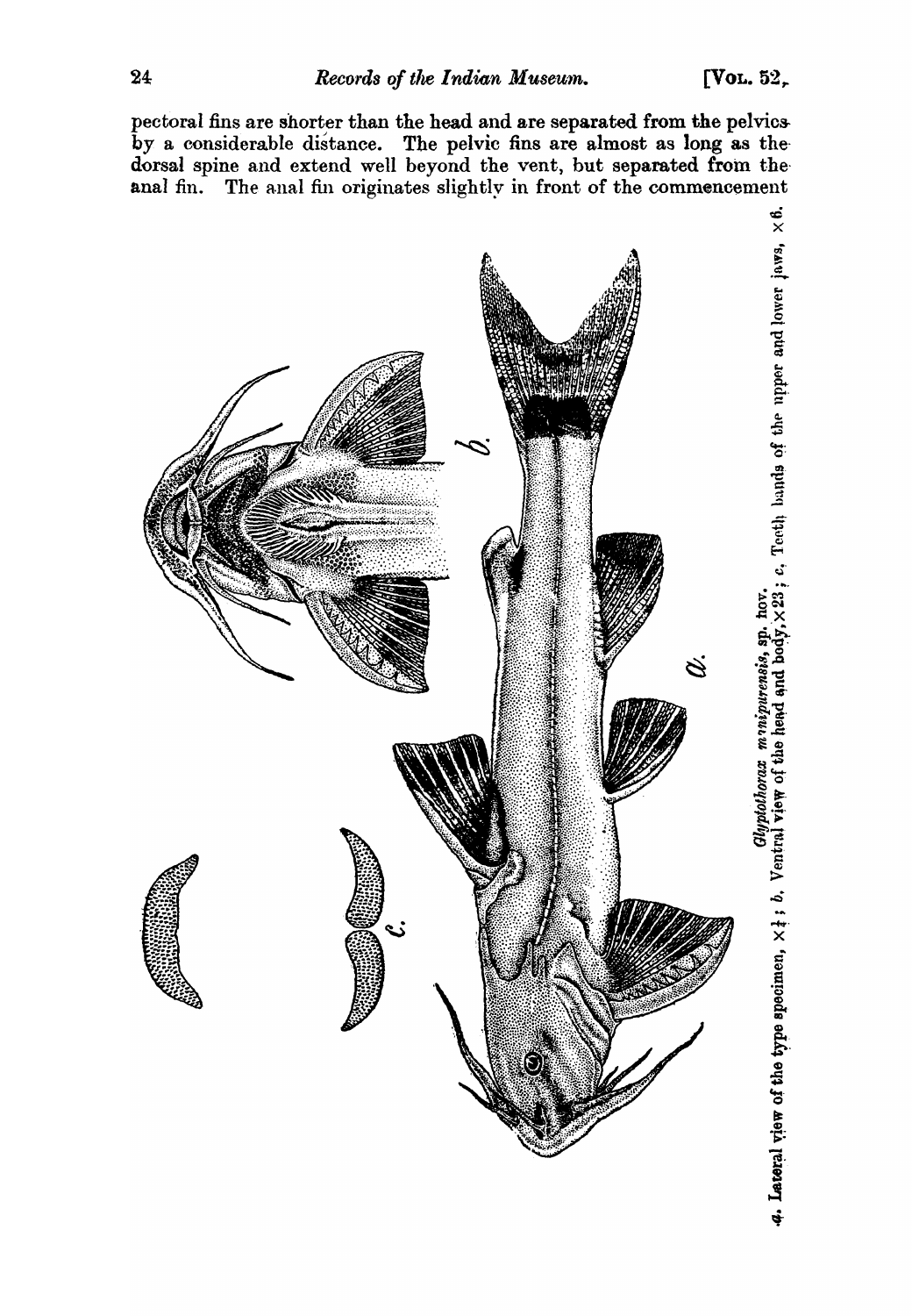of the adipose dorsal and its longest ray is about the length of the dorsal spine. The caudal fin is deeply forked, the lobes being almost of the same length. The paired fins are not plaited.

The adhesive apparatus on the chest is longer than broad and is without any depression. The skin is smooth.

In spirit the colour is olivaceous with dark patches at the base of the dorsal, the caudal and the adipose fins.

*Type-specimens.*—F. 738/2, Holotype; F. 739/2, Paratype, Zoological Survey of India, Calcutta.

*Locality.*—Barak river, Karong, Manipur State (Assam).

*Remarks.—Glyptothorax manipurensis* can be easily distinguished by the conspicuous dark patches at the base of the dorsal, the adipose and the caudal fins, whereas in *Glyptothorax sinense* there are two dark brownish· transverse bands, one below the dorsal and the other below the adipose fin.

## *Measurements in millimetres.*

| Total length including caudal           | 94.5         | 84.5     | 78.5          | 76   | 75      | 66.5                  | 60                          |
|-----------------------------------------|--------------|----------|---------------|------|---------|-----------------------|-----------------------------|
| Length of caudal                        | $20-$        | 17       | 17.5          | 16   | 15.5    | 14.5                  | 13                          |
| Length of head                          | $18 \cdot 5$ | 18       | 17            | 15.5 | 15·5    | 14.5                  | 12                          |
| Width of head                           | 17           | 15       | 15            | 14   | 14      | 12                    | 11                          |
| <b>Height of head near occiput</b>      | $11-5$       | 11       | 11            | 9.5  | $9 - 5$ | 9                     | 7.5                         |
| Length of snout                         | 9.5          | 8.5      |               | 8    | 8       | 7.5                   |                             |
| Inter-orbital width                     | 5.5          | 5.       | $\frac{8}{5}$ | 4.5  | 4.5     | 4                     |                             |
| Depth of body                           | 14.5         | 11.5     | $11-5$        | 11   | 11      | 10                    |                             |
| Height of dorsal fin                    | 13           | 12.5     | $10-5$        | 11.  | $11-5$  | 11                    | $\frac{6}{8}$ .<br>$5$<br>9 |
| Length of pectoral fin                  | 16.5         | 14.5     | 13            | 13.5 | 12      | 11                    | 10                          |
| Length of ventral fin                   | $11-5$       | $10-5$   | 9.5           | 9    | 9       | $\boldsymbol{\theta}$ | 7.5                         |
| Longest ray of anal fin                 | 11.5         | 11       | $10-5$        | 10   | 10      | $\ddot{\mathbf{a}}$   | 8                           |
| Length of caudal peduncle               | 15           | $12 - 5$ | 12.5          | 12   | 12.5    | 11                    | 10                          |
| Least height of caudal peduncle         | 75           | 0        | 5.5           | 5.5  | 5.5     | 5                     | 4.5                         |
| Distance between tip of snout and com-  |              |          |               |      |         |                       |                             |
| mencement of dorsal fin                 | 29           | 24.5     | 23.5          | 23   | 21.5    | $20 - 5$              | 18                          |
|                                         |              |          |               |      |         |                       |                             |
| Distance between commencement of dor-   |              |          |               |      |         |                       |                             |
| sal fin and that of adipose fin         | 26.5         | $26 - 5$ | 22.5          | 21   | 21      | 18.5                  | 17                          |
| Distance between commencement of dor-   |              |          |               |      |         |                       |                             |
| sal fin and base of caudal fin          | 49           | 44.5     | 40            | 39.5 | 39      | 35                    | 31                          |
| Distance between base of dorsal fin and |              |          |               |      |         |                       |                             |
| commencement of adipose fin             | 16.5         | 15       | 14            | 13.5 | 13      | 11                    | $\frac{11}{6}$              |
| Length of base of adipose fin           | 8            | 8.5      | 7             | 7    | 7.5     | でじ                    |                             |
|                                         |              |          |               |      |         |                       |                             |

# Chela laubuca (Ham.)

1822. Cyprinus laubuca, Hamilton, Fish Ganges, pp. 260, 384.

- 1876. Perilampus laubuca, Day, Fish India, p. 598, pl. ol. 1, fig. 5.
- *1889. Perilampu8 laubuca,* Day, *Faun. Brit. Ind.,* Fish .1, p. 360, ftg. 112.
- 1916. Laubuca (Laubuca) laubuca, Weber and Beaufort, *Indo-Austral. Archipel.*, Ill, p. 48.
- 1937. Laubuca laubuca, Shaw and Shebbeare, *Journ. Roy. As. Soc. Bengal*, Ill, p. 20-21.

*1945.* CILda *laubuca,* Smith, *Bull.* U. *S. llat. MU8.,* 188, p. 81-82.

There are only two specimens of *Ohela laubuca* obtained from the Imphal river in the collection under report; they vary from 50-57 mm. in length.

The species is widely distributed in India, Burma and Sumatra; also found in Siam.

## Psilorhynchus homaloptera Hora and Mukerji

1935. Psilorhynchus homaloptera, Hora and Mukherji, *Rec. Ind. Mus.* XXXVII, pp.391-397.